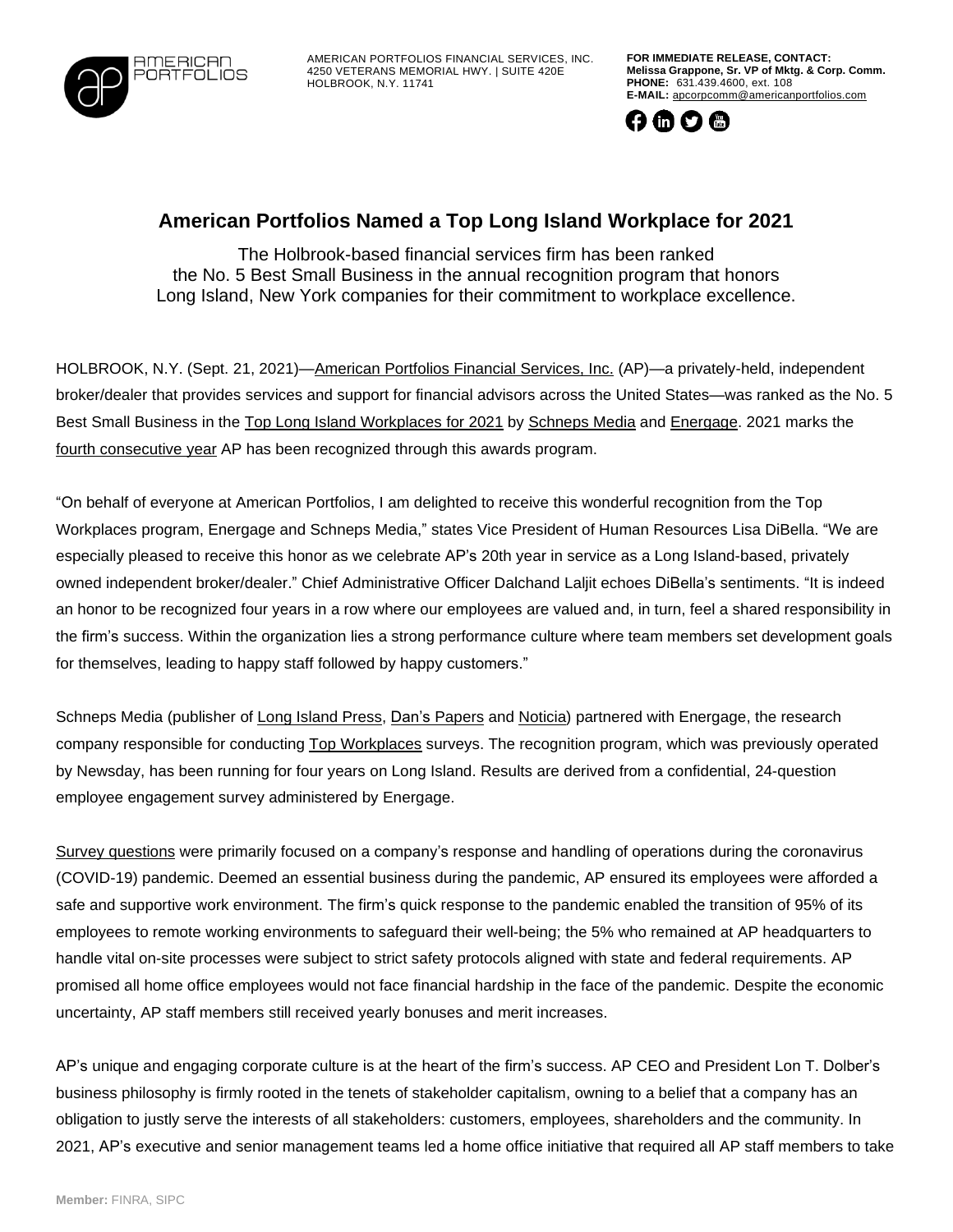

AMERICAN PORTFOLIOS FINANCIAL SERVICES, INC. 4250 VETERANS MEMORIAL HWY. | SUITE 420E HOLBROOK, N.Y. 11741

**FOR IMMEDIATE RELEASE, CONTACT: Melissa Grappone, Sr. VP of Mktg. & Corp. Comm. PHONE:** 631.439.4600, ext. 108 **E-MAIL:** [apcorpcomm@americanportfolios.com](mailto:apcorpcomm@americanportfolios.com)



part in group discussions of "The Infinite Game" by Simon Sinek. The book's concepts sparked a healthy debate, enabling AP to build upon its mission statement to establish a Just Cause—"American Portfolios seeks financial pathways for people in pursuit of their American Dreams."

AP's 100-plus staff members serve approximately 850 independent investment professionals—inclusive of registered assistants—and more than 396 non-registered associates located in over 400 branch offices throughout the country. Employees are aligned with the company's strategic roadmap for sustainable growth, which is built on six equally important, interconnected company perspectives—People, Innovation, Process, Customer, Financial and Community and the foundation from which all planning and executions are derived.

With each incremental advance in growth, AP looks to enhance its total rewards program, whereby employees receive a robust benefits package, including health insurance, free life insurance, unprecedented 401(k) matching, stock options, bonus incentives, merit increases, and performance and service awards. The firm is highly invested in furthering the education of its employees through offering tuition reimbursement, free license testing, and unlimited training seminars and courses. AP also provides Six Sigma (yellow belt) training and strong customer service guidance to help staff hone the "Voice of the Customer," resulting in their ability to consistently exceed client needs and expectations. The firm has also enacted an employee mentorship program that is designed to groom AP's emerging business leaders. AP recognizes the importance of work-life balance by offering employees a flexible work schedule, early dismissal on Fridays, a casual dress code and multiple appreciation events. Employees also receive full pay for up to 12 weeks of leave while out on FMLA in order to maintain financial stability.

As an integral part of its strategic focus, ingrained in its corporate culture is a keen awareness to the community by taking part in many socially responsible programs through its non-profit organization (NPO), American Portfolios Foundation, Inc., namely its ongoing association with other NPOs, including World [T.E.A.M.,](https://www.prweb.com/releases/american_portfolios_sponsors_and_participates_in_world_t_e_a_m_2019_adventure_team_challenge_in_conjunction_with_the_center_for_discovery/prweb16366408.htm) The Center for [Discovery,](https://www.prweb.com/releases/american_portfolios_assistive_technology_lab_officially_opens_at_the_center_for_discoverys_technology_hub_and_incubator/prweb16041980.htm) [Virtual](https://agilitypr.news/American-Portfolios-Financial-Services-H-13377) Enterprises [International,](https://agilitypr.news/American-Portfolios-Financial-Services-H-13377) Inc., Life [Arts,](https://www.accesswire.com/viewarticle.aspx?id=593984&token=k5b7rg6vo1uxz6zuctnt) Inc., The [Butterfly](https://agilitypr.news/American-Portfolios-Announces-Funding-Co-14404) Effect Project, The [Westhampton](https://agilitypr.news/American-Portfolios-Donates-$50,000-to-S-13916) Beach Performing Arts [Center,](https://agilitypr.news/American-Portfolios-Donates-$50,000-to-S-13916) Long [Island](https://www.prweb.com/releases/american_portfolios_donates_25k_to_long_island_cares_for_federal_government_employees_affected_by_the_current_government_shutdown/prweb16041876.htm) Cares and Honor Flight Long [Island,](https://www.prweb.com/releases/american_portfolios_contributes_25_000_to_honor_flight_long_island_and_affiliated_colleagues_accompany_military_veterans_to_washington_d_c/prweb16329103.htm) to name a few.

This achievement stands among AP's other industry-, peer- and employee-driven recognitions, including Best Companies to Work for in New York State (2016-2021), Long Island Business News' Corporate Citizen of the Year (2021); Investment Advisor magazine's Broker/Dealer of the Year (2015-2020); WealthManagement.com Industry Award finalist (2018-2021); Wealthies Award winner (2020); and member of the ThinkAdvisor LUMINARIES Class of 2021.

## **About American Portfolios**

Headquartered in Holbrook, New York, American Portfolios Financial Services, Inc. (APFS) is a full-service, independent broker/dealer and member firm of FINRA and SIPC, offering a complete range of financial services, including personal financial and retirement planning, securities trading, mutual funds, access to investment research, long-term care planning, insurance products and tax-free investing. Fee-based asset management is offered through its sister subsidiary,